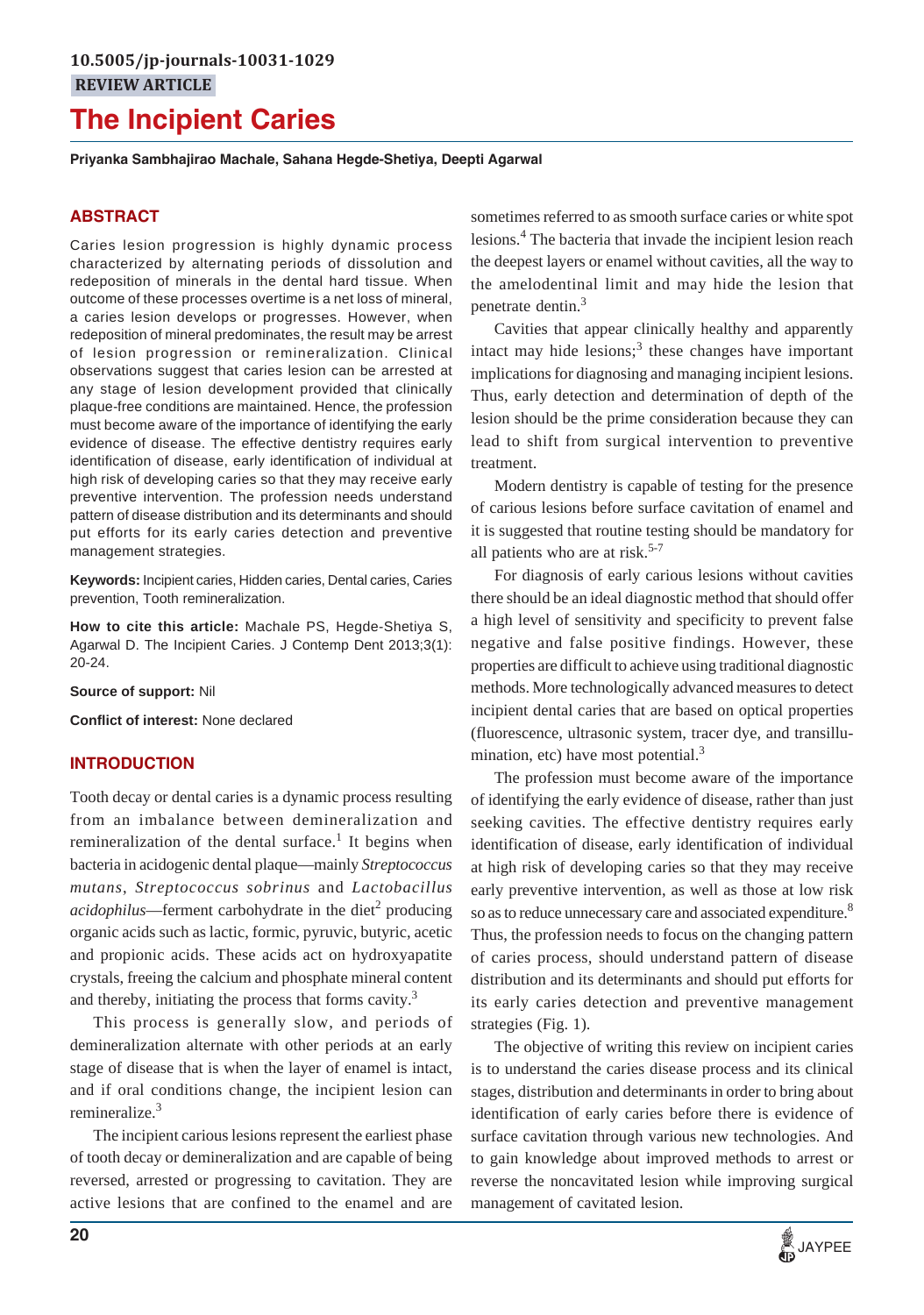**JCD**

*The Incipient Caries*

# **THE CLINICAL CHARACTERISTICS OF INCIPIENT LESIONS**

- Incipient lesion appears as a white or brown spot as the increase in porosity below the enamel surface results in the scattering of light and loss of enamel translucency and thus white chalky appearance, particularly when dehydrated. When rehydrated, the white chalky appearance will disappear.7
- The porosity of enamel surface determines if a lesion is actively progressing or has been arrested.<sup>7</sup>
- Active lesions are likely to be in plaque stagnation areas and close to gingival margin.
- Clinically, arrested lesions tend to have smooth surface that reflect light, giving shiny appearance, which also may accumulate pigmentation.7
- A fragile surface layer of active lesion is susceptible to damage from probing, particularly in pits and fissures.  $6,7$

# **COMMON SITES OF OCCURRENCE OF INCIPIENT LESIONS**

- 1. White spot lesions are most frequently detected on the accessible cervical third of a tooth. They are also commonly located in high susceptibility areas, such as pits, fissures, and some smooth surfaces of teeth and seen on root surface of the tooth.<sup>6,7</sup>
- 2. Studies in patients with prosthodontic restorations suggest that they may have incipient caries in cervical margins.<sup>9</sup>
- 3. Carious white spots are commonly seen on vestibular tooth surfaces after orthodontic treatment with multibonded appliances. $10,11$



**Fig. 1:** Early caries detection and preventive management strategies

# **HIDDEN CARIES**

Hidden caries are caries that are undetectable by visual exam, but detectable by radiographic exam. Hidden caries is a term used to refer to a condition where a deep dentinal lesion is clinically misdiagnosed because it is covered by an ostensibly sound tooth surface. The prevalence of this condition has varied from as low as 1.2% to as high as 15% for approximal surfaces, and as high as 38% in occlusal surfaces.<sup>4</sup>

The main concern in detecting hidden caries is that by the time a lesion is detectable on a radiograph, demineralization has already made a huge impact on the tooth, and invasive procedures are recommended. Thus, it would be beneficial to the patient to detect these lesions before they become apparent on a radiograph. $4$ 

The disease commences well before the development of surface cavitation, and the profession has a responsibility to make an early diagnosis of the hidden disease.

# **WHY SHOULD DENTISTS DETECT PRECAVITATED CARIOUS LESIONS**

First, precavitated carious lesions are significantly more prevalent than cavitated carious lesions.<sup>12,13</sup>

Second, while a large proportion of precavitated carious lesions on smooth surfaces in children regress or progress slowly during a 1 year period, the pattern of progression early in life may be different (64%) of such lesions in infants and young children progressed to cavitation between the ages of 2.5, 3 and 5 years. Hence, detection of precavitated carious lesions in infants and young children may predict high caries activity.<sup>12</sup>

Third, the mental model that currently exists in dental education, dental insurance and dental practice must change from one that reward dentists based upon their ability to detect and restore 'cavities' to one that reward the promotion of oral health and preserving dental tissues. Data on the prevalence, incidence, and fate of precavitated lesions are needed to provide empirical evidence to aid in promoting these long overdue changes. $^{12}$ 

#### **CARIES DETECTION SYSTEMS/THRESHOLDS**

One should first establish which diagnostic threshold(s) should be used in detection of caries in epidemiologic or clinical setting. And then see how the information obtained might be used to assess needs for preventive, nonoperative and operative care.

There are various diagnostic thresholds which have been introduced. Which are as follow: The iceberg of dental caries (Pitts,  $1997$ ).<sup>8</sup> The new caries diagnostic criteria which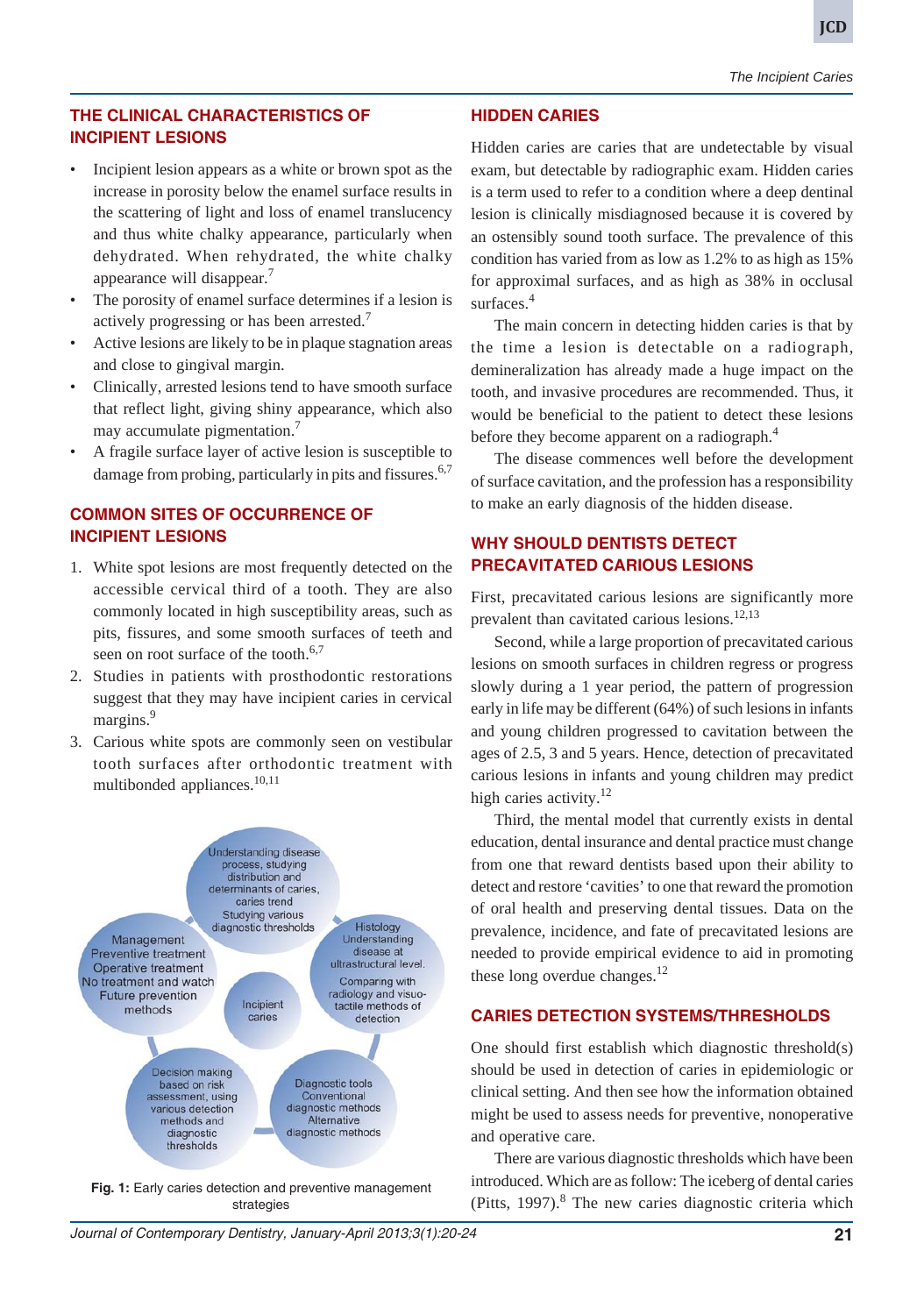differentiate between active and inactive carious lesions at both cavitated and noncavitated levels (Nyvad B, 1999).<sup>14</sup> Dundee selectable threshold method for caries diagnosis (DSTM) codes (Fyfee et al 2000).<sup>15</sup> The international caries detection and assessment system (ICDAS); (Ismail AI,  $2007$ ,<sup>16</sup> WHO + IL diagnostic threshold (Assaf AV et al an adaptation of the criteria according to Nyvad et  $al<sup>14</sup>$  and Fyffe et al). $15$ 

# **DIAGNOSTIC PROTOCOLS**

Conventional diagnostic methods: (a) Sharp eyes and magnification, (b) visual detection incipient lesion.

# **Alternative Diagnostic Methods4,7,8**

|                    | Physical principle Application in caries diagnosis |
|--------------------|----------------------------------------------------|
| X-rays             | Digital image enhancement                          |
|                    | Digital substraction radiography                   |
|                    | Tuned aperture computed tomography                 |
| Visible light      | Optical caries monitor (OCM)                       |
|                    | Quantitative fiberoptic transillumination          |
|                    | (FOTI)                                             |
|                    | Quantitative light-induced fluorescence<br>(QLF)   |
| Laser light        | Laser-fluorescence measurement                     |
|                    | (DIAGNOdent)                                       |
| Electrical current | Electrical conductance measurement (ECM)           |
|                    | Electrical impedance measurement                   |
| Ultrasound         | Ultrasonic caries detector                         |

# **DECISION MAKING FOR EARLY ENAMEL CARIES**

Decisions fall into two category:

- Decision regarding which diagnostic information is to be acquired.
- Decision concerning which interventions, if any, are to be employed.<sup>8</sup>

While decision making one should record the severity of all the lesions using following classification: E0 (no enamel lesion), E1 (lesion in outer half of enamel, E2 (lesion in inner half of enamel, D1(outer third of dentin), D2 middlethird of dentin, D3 (inner third of dentin). This classification will allow judgment of lesion progression or lesion arrest to be made overtime and efficacy of caries management treatment to be analyzed. $17$ 

It is suggested by Foster in 1998 that teeth with lesions penetrating 0.5 to 1.0 mm into dentin (D1) should be restored. However, if the caries risk level is low and the tooth surface is noncavitated, the decision to restore may be premature. $8,18$ 

# **Identification of Treatment Choices**

For incipient caries management situation the following treatment options should be considered:

- No treatment
- Monitoring of demineralized, noncavitated tooth surface
- Preventive, nonsurgical treatment
- Surgical intervention of incipient lesions.

Each of these treatment options will depend on several key patient variables, including risk level, the patients desires and expectation of treatment, oral hygiene status, diet management by the patient, ability to be sufficiently motivated to ensure adequate compliance to home care requirements, commitment to assisting in disease management.<sup>8</sup>

# **BENEFITS AND RISKS OF EARLY CARIOUS LESION DETECTION**

- Increased potential to 'remineralize' demineralized, noncavitated tooth surfaces
- Diseased risk of progression to the cavitated stage
- Reduced probability of tooth sensitivity associated with deeper lesion
- Maintenance of natural occlusion
- Preservation of natural esthetic appearance of tooth enamel
- Reduced treatment cost associated with false negative diagnosis.<sup>8</sup>

# **Caries Risk Assessment**

It is necessary to study caries risk assessment since it is an integral component of modern caries management. Caries risk is the probability that a lesion will develop or that an existing lesion will progress during a specified period.

Caries risk should be assessed for two principle reasons:

- i. Individually based caries preventive measures can be directed to the highest-risk patients who benefit most from prevention, and
- ii. Identification of low-risk patient can delay restoration placement or replacement and may prevent unnecessary surgical intervention.<sup>8</sup>

# **Re-evaluation of Caries Risk**

The recall interval is highly dependent on the risk category of the patient. Low-risk patient can be placed on recall interval as long as 1 year, whereas those at high risk are recommended to be recalled at 3-month interval. The caries risk status of patient should have a prominent place in the treatment record.<sup>7,8</sup>

# **APPROACHES TO MANAGEMENT OF EARLY ENAMEL CARIES (INCIPIENT CARIES)**

# **Primary Prevention of Dental Caries Initiation**

Community and individual strategies for preventing caries, notably water fluoridation and use of fluoridated toothpaste, use of other remineralization strategies, oral hygiene, patient education, preventive programs (toothbrushing programs,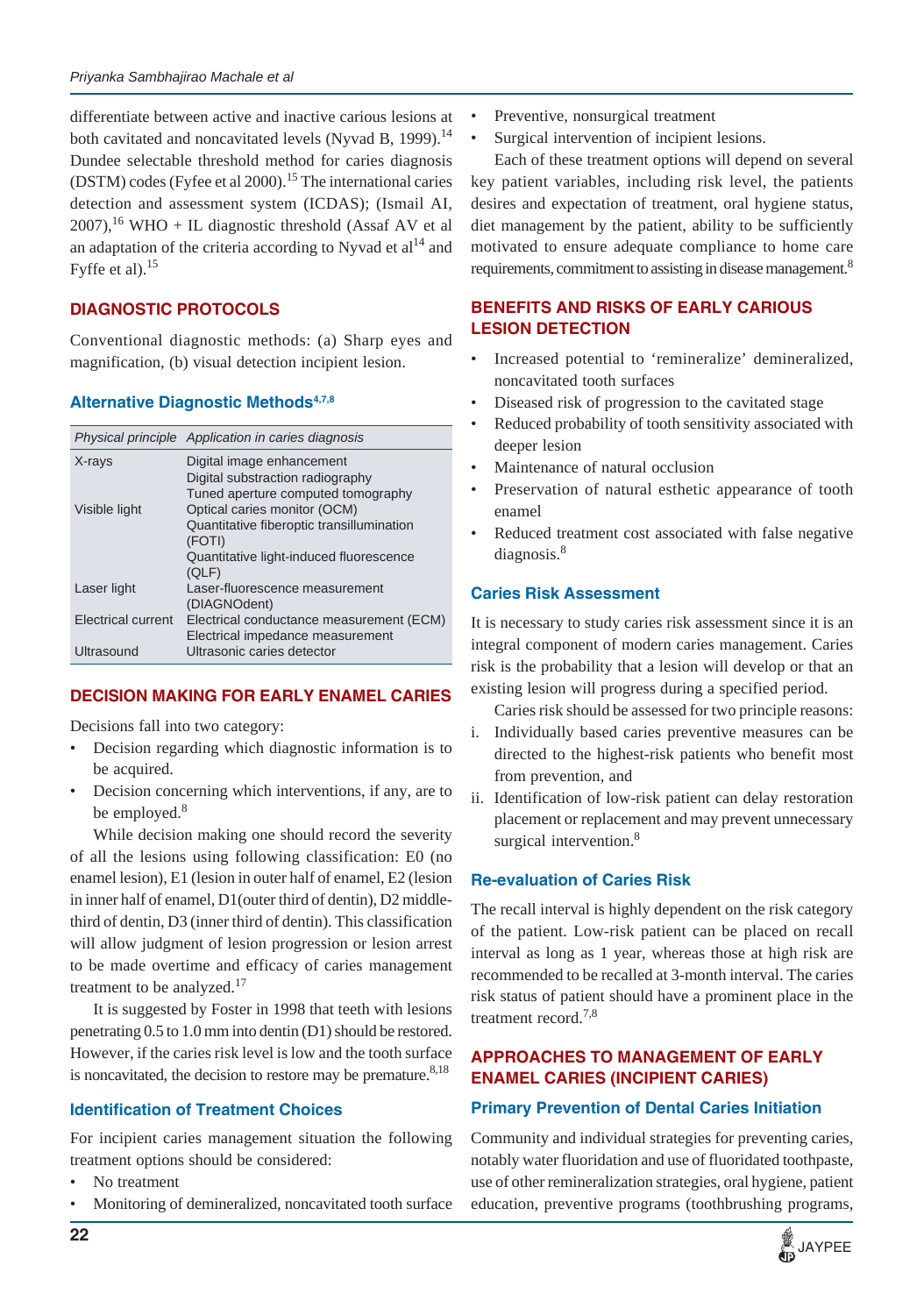sealants/mouthrinses,) which have been seen very successful in last 30 years in many countries.<sup>19</sup>

Mechanical/chemical removal of plaque (oral hygiene). Traditional physical/mechanical methods of caries prevention includes oral hygiene procedures (toothbrushing, flossing, and professional tooth debridement).<sup>7,8</sup>

The preventive strategies to be effective in high-risk people along with oral hygiene are also likely to be effective for arresting and reversing lesions.

The use of antiplaque agents, such as chlorhexidine, cetylpyridinium chloride, delmopinol, hexitidine, Sanguinaria extracts, triclosan, casein phosphopeptideamorphous calcium phosphate (CCP-ACP) are proved to be effective in reversing the incipient caries. Use of fluorides in the form of community-based fluoride interventions, selfapplied methods of fluoride delivery, such as (a) fluoride dentifrices, (b) fluoride dentifrices, (c) fluoride rinses, (d) fluoride gels and foams, (e) fluoride chewing gum, professional fluoride delivery methods, such as (a) fluoride gels (b) varnishes. $8$ 

Silicate restorative materials and glass ionomer cements, other fluoride containing dental materials, such as composite and amalgam potentially provide a fluoride reservoir to help prevent or remineralize caries in adjacent teeth or surfaces. Dietary advice also helps to prevent the progression of caries process and help to remineralize the incipient caries.<sup>8</sup>

Xylitol reduces plaque formation has been reported, and decrease in the number of salivary mutans streptococci and less gingivitis have been observed.<sup>8</sup>

Protective factors in food such as milk, foods of plant origin include organic phosphate, inorganic phosphates, polyphenols and phytate which have anticariogenic action and prevent enamel demineralization.<sup>8</sup>

*• Patient education:* Patients in particular at risk for incipient caries need to understand two important features of biofilm, one of which is the infection potential of dental biofilm.7,8

#### **Operative Treatment for Incipient Caries**

*Sealants:* Preventive resin restoration, air abrasion, laser for removing incipient carious lesions.<sup>4,7</sup>

#### **No Treatment and Watch**

One treatment option is to not treat the lesion surgically but to treat the factors that caused the lesion and to observe its progression or reversal.<sup>7</sup>

#### **FUTURE PREVENTION METHODS**

#### **Probiotic Therapy**

A natural or genetically modified effector strain is used to intentionally colonize the sites in susceptible host tissues

that are normally colonized by a pathogen.<sup>18</sup> If the effector strain is better adapted than the pathogen, colonization or outgrowth of the pathogen will be prevented by blocking the attachment sites, by competing for essential nutrients, or via other mechanisms. As long as the effector strain persists as a resident of the indigenous flora, the host is protected potentially for an unlimited period of time.<sup>4</sup>

## **Genetically Engineered, Alkali Producing Streptococci**

Oral bacteria can be genetically modified to produce alkali environments, which may be beneficial in preventing or arresting the caries process. Recent evidence suggests that alkali generation may play a major role in pH homeostasis in oral biofilms and it may moderate initiation and progression of dental caries.4

#### **Caries Vaccine**

Anticaries vaccines operate on the principle of reducing the population of the indigenous bacteria that are associated with the caries disease process.<sup>4,18</sup>

## **CONCLUSION**

Previously many studies has been carried out in order to find the prevalence of dental caries at  $D_3$  threshold but the disadvantage of applying such threshold is that half of the lesions are ignored. And therefore new diagnostic thresholds having  $D_1$  threshold should be applied. It is important to study effect of various nonoperative/preventive interventions of caries. Using the wealth of epidemiologic data, detection methods/thresholds, and preventive strategies the profession must make utilization in clinical settings and field situation. The dentists, planners, epidemiologic investigators should be thoroughly trained and calibrated prior to the survey/study.

#### **REFERENCES**

- 1. Featherstone JD. The continuum of dental caries: Evidence for a dynamic disease process. J Dental Res 2004;83:c39-c42.
- 2. Featherstone JD. Prevention and reversal of dental caries: Role of low level fluoride. Community Dent Oral Epidemiol 1999; 27(1):31-40.
- 3. Barbaria E, Maroto M, Arenas M, Silva CC. A clinical study of caries diagnosis with laser fluorescence system. J Am Dent Assoc 2008;139(5)572-79.
- 4. Dental caries: The incipient carious lesion. Operative Dentistry, DENT 6806 Oct 13, 2003 Section 2.
- 5. Fyffe HE, Deery C, Nugent ZJ, Nuttall NM, Pitts NB. In vitro validity of Dundee selectable threshold method for caries diagnosis. Community Dent Oral Epidemiol 2000;28:52-58.
- 6. Ferreira Z, Zero DT. Diagnostic tool for early caries detection. J Dental Res 2004;83 (Suppl 1):c84-88.